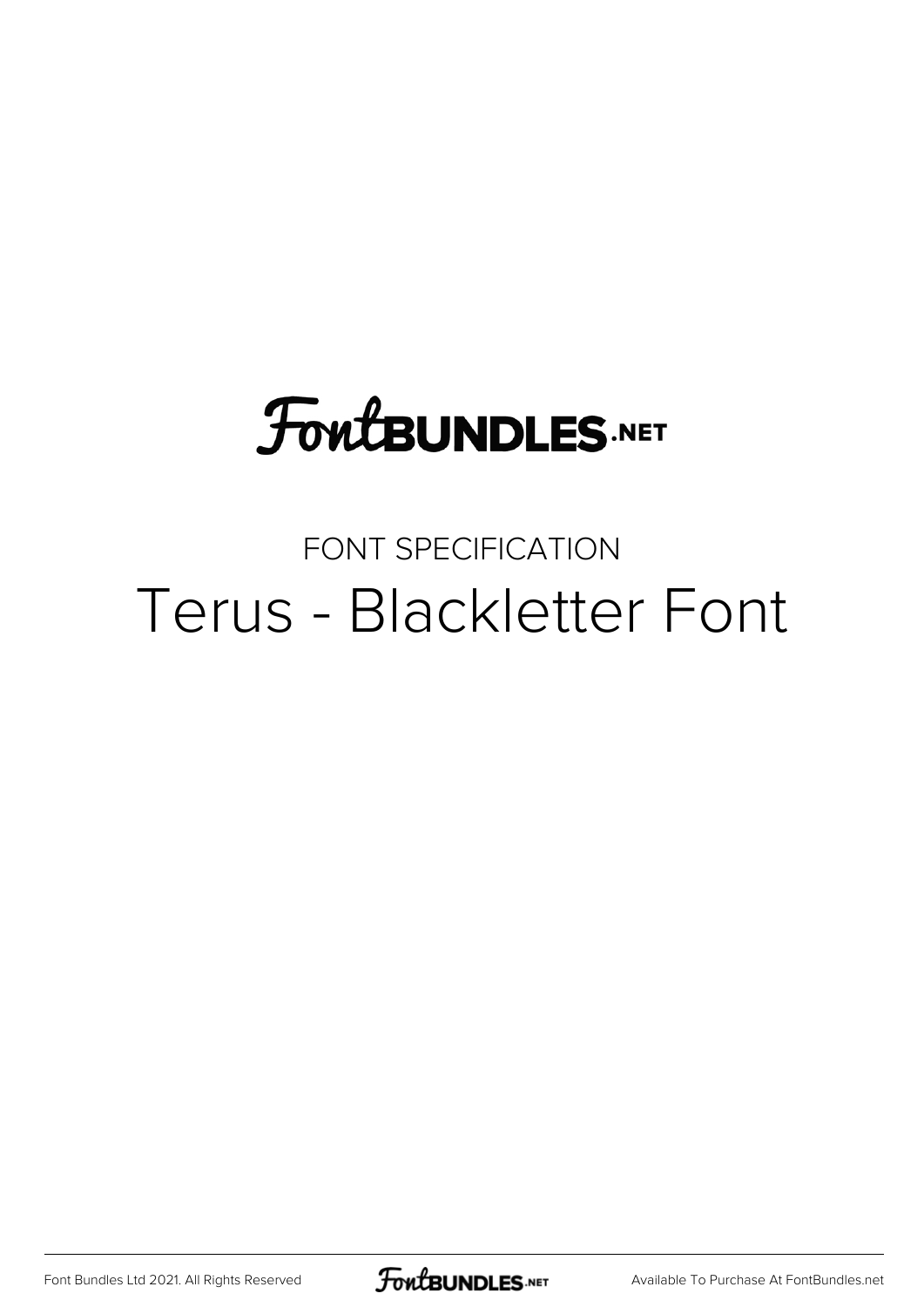

**Uppercase Characters** 

## ABCDEFGHIJKLMNOP QRSTUVWXYZ

Lowercase Characters

## ABCDEFGHIJKLMNOPQ **RSTUVWXYZ**

Numbers

## 0123456789

**Punctuation and Symbols** 

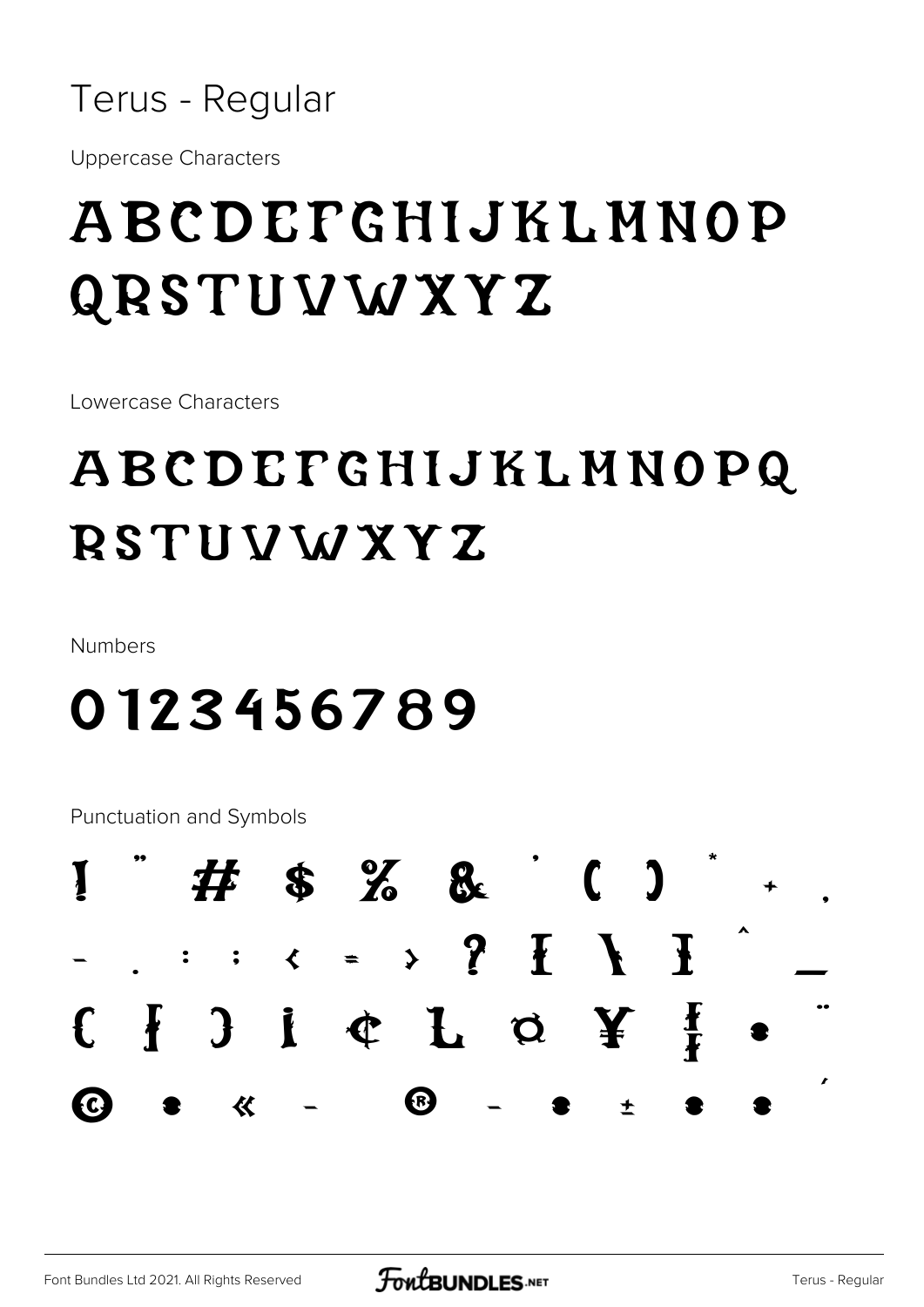#### All Other Glyphs

## À Á Å Å Å Ä Å Æ C È ĚË İ Í Ï É D Ñ Ó Ŏ Õ Ö × Ø Ù Ú  $\dot{\mathbf{O}}$ ÜÝÞßÀÁĂ  $\check{H}$ Ã ÄÄÆÇĖĖĖË İ

 $\mathcal{R}$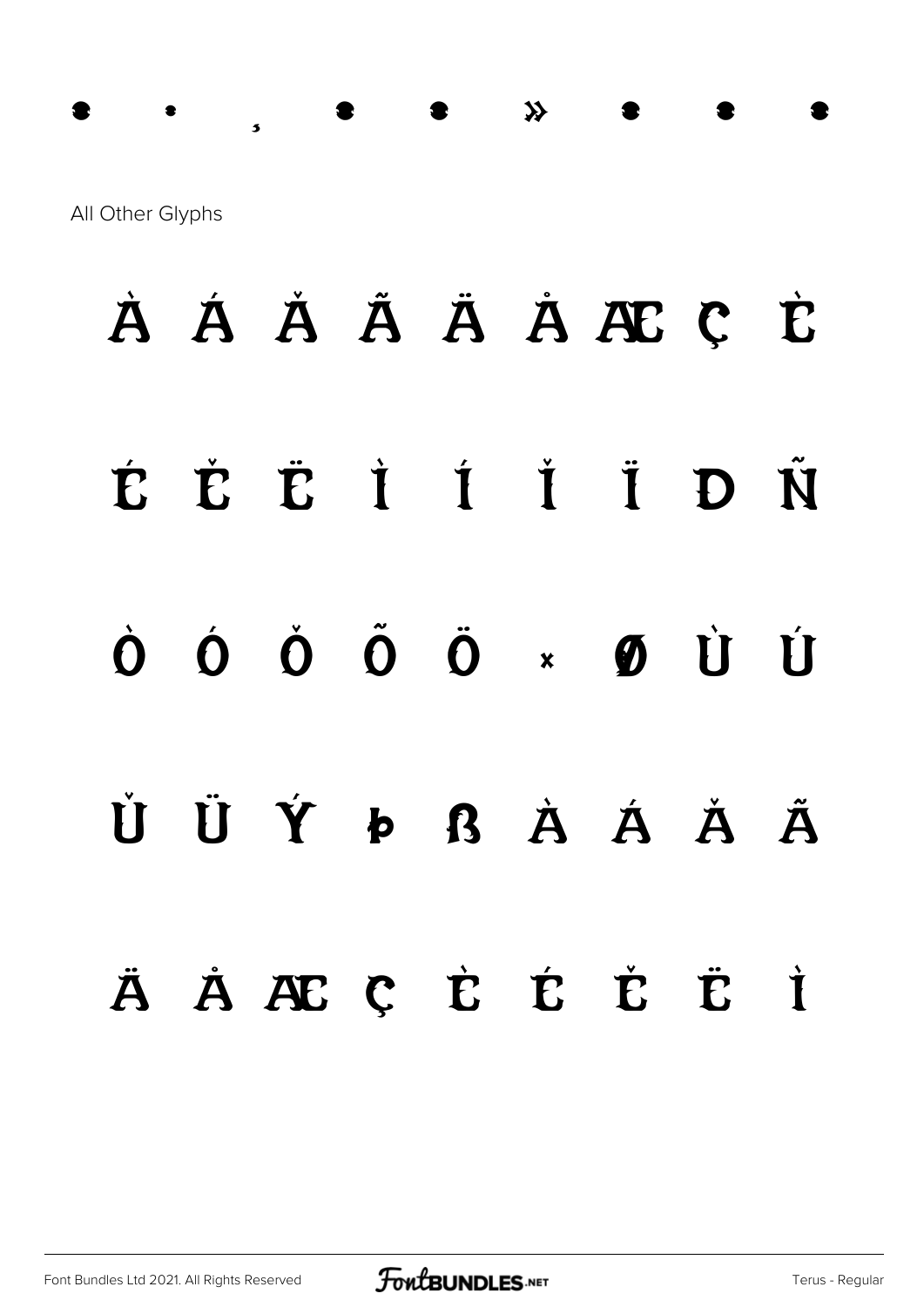## Í Ĭ Ï ð Ñ Ò Ó Ŏ Õ  $\ddot{\mathbf{O}}$   $\div$   $\ddot{\mathbf{O}}$   $\dot{\mathbf{U}}$   $\dot{\mathbf{U}}$   $\dot{\mathbf{U}}$   $\dot{\mathbf{V}}$   $\dot{\mathbf{O}}$ Ÿ D D L L Œ Œ Ŝ Ŝ ŸŹŹ T  $\lambda$  $\bullet$  $\boldsymbol{v}$  $\hat{\mathbf{c}}$ 66  $\mathbf{F}$  $\mathbf{f}$  $\sim$  $\overline{A}$   $\overline{B}$   $\overline{C}$   $\overline{D}$ TM  $> I E$